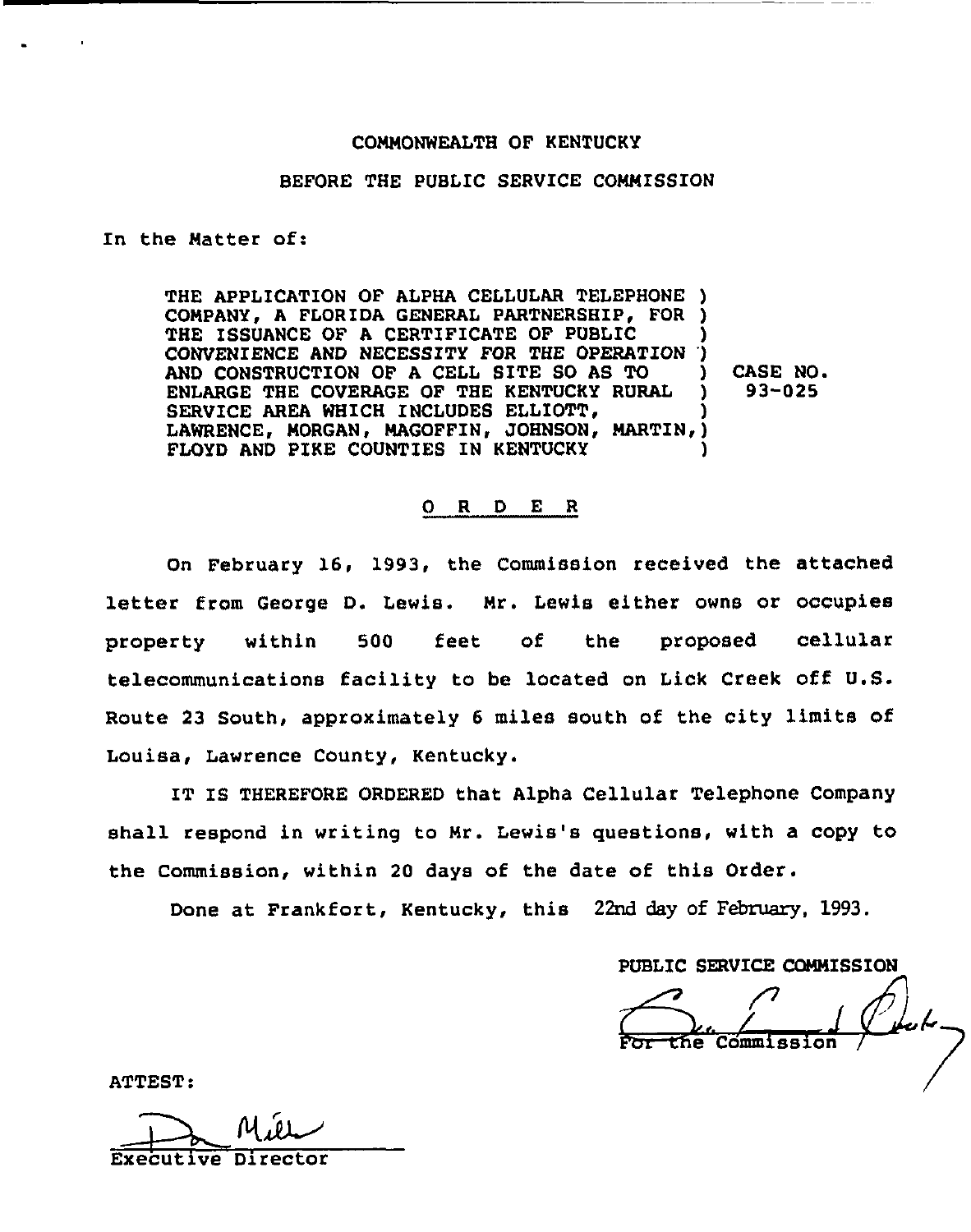8 February 1993

George D. Lewis 4 Westminister Croft Brackley, Northants England

Exective Director's Office Public Service Commission of Kentucky Frankfort, Kentucky 40602

## RECEIVED

FEB 16 1993

Dear Sir

**The State** 

PUBLIC SERVICE **COMMISSION** 

This letter is in reference to an proposed application by Alpa Cellula This letter is in reference to an proposed application by Arpa<br>Telephone Company ( Public Notice 93-025) for a certificate of Public Convenience and Necessity to construct and operate a cellular telephone facility in Lawrence county, Kentucky

My interest in the matter lies in the fact that I own land within a 500 foot radius of the the property ( R.M. Belt estate) .I object to the line foot radius of the the property (R.M. Belt estate). I object to the<br>building of the facility , on the basis that it will diminish the value<br>of my land, due to the fact that it appears that mobile telephones'<br>microwave emis not live there at the present. My intentions upon my retirement was to return home to Lawrence County, and build a home on the property affected by the proposed facility. The facility would in the worst case make the propery uninhabitable, due to the possible dangex of cancer, and in the best case seriously diminish the value of the property due to the fact the current adverse pubilicity concerning micro-wave emissions would detire any futuxe purchasers from building an home on the property. See the attached articles from two difterent British national newspapers. My telephone numbers are Office 0925-36611 ext 216 or Home 0925-445098.

Sincerely Yours

Dep Juni